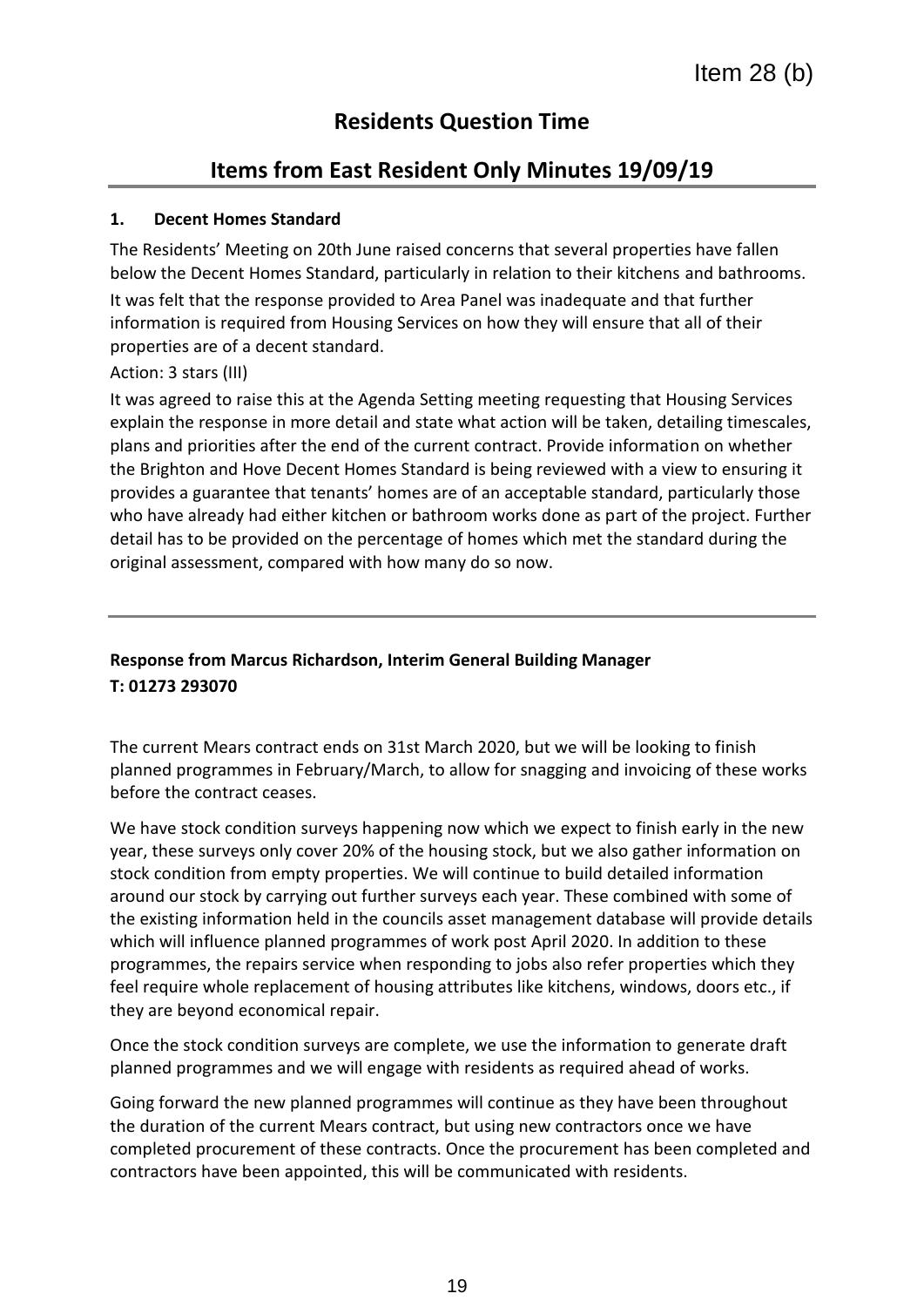We will continue to review the standards that we work to alongside any review of the decent homes standard undertaken by government.

If residents are concerned about the condition of any specific properties please contact us through the repairs helpdesk and we will arrange for a surveyor to come and visit.

Mears can be contacted on 0800 052 6140 or 01273 294409

Or by Email: bhcc.repairs@mearsgroup.co.uk

#### **2. Anti-Social Behaviour at Robert Lodge**

There are increasing problems of anti-social behavior at Robert Lodge.

There are now two flats currently being used by drug dealers. One of them has an elderly tenant whose flat has effectively been taken over by 'cuckoos' who are using the tenant to do deliveries, constantly have people coming to the flat and having regular all-night parties that are disturbing other residents in the block. The other flat is being used by drug dealers, but there isn't the same problem of parties. The garden area in the middle of the blocks and grass area at the bottom of Manor Way are used by dealers at night, and it isn't unusual to find several people queuing up to buy from them.

Cars and taxis are constantly coming and going during the night causing further disturbance.

Residents' lives are being made a misery but they are also very scared by this.

Numerous reports have been made to Housing and the Police and one of the flats has been raided on several occasions, but there doesn't seem to have been any action by Housing against the tenants of the flats.

Action: 2 stars (II)

It was agreed to raise this at the Agenda Setting meeting requesting that Housing outline what action is being taken to enforce the tenancy conditions of the tenants in the two flats being used by drug dealers

## **Response from Rachelle Metcalfe, Housing Manager East Housing Team**

## **T: 01273 293196**

The East Housing Team, based at Whitehawk Community Hub, deal with the management of council tenancies in the East of the city, which includes Robert Lodge. The East Housing Team deals with a wide range of tenancy management issues, including anti-social behaviour, cuckooing and drug-related nuisance. The East Housing Team has not received any reports of cuckooing, drug-dealing, parties or associated drug-related anti-social behaviour at Robert Lodge from any residents or from the police. We cannot take action unless we receive reports from witnesses with the details of the nuisance.

The process for reporting anti-social behaviour is outlined on the Brighton & Hove City Council website and in the tenant handbook, it is also often publicised in the Homing In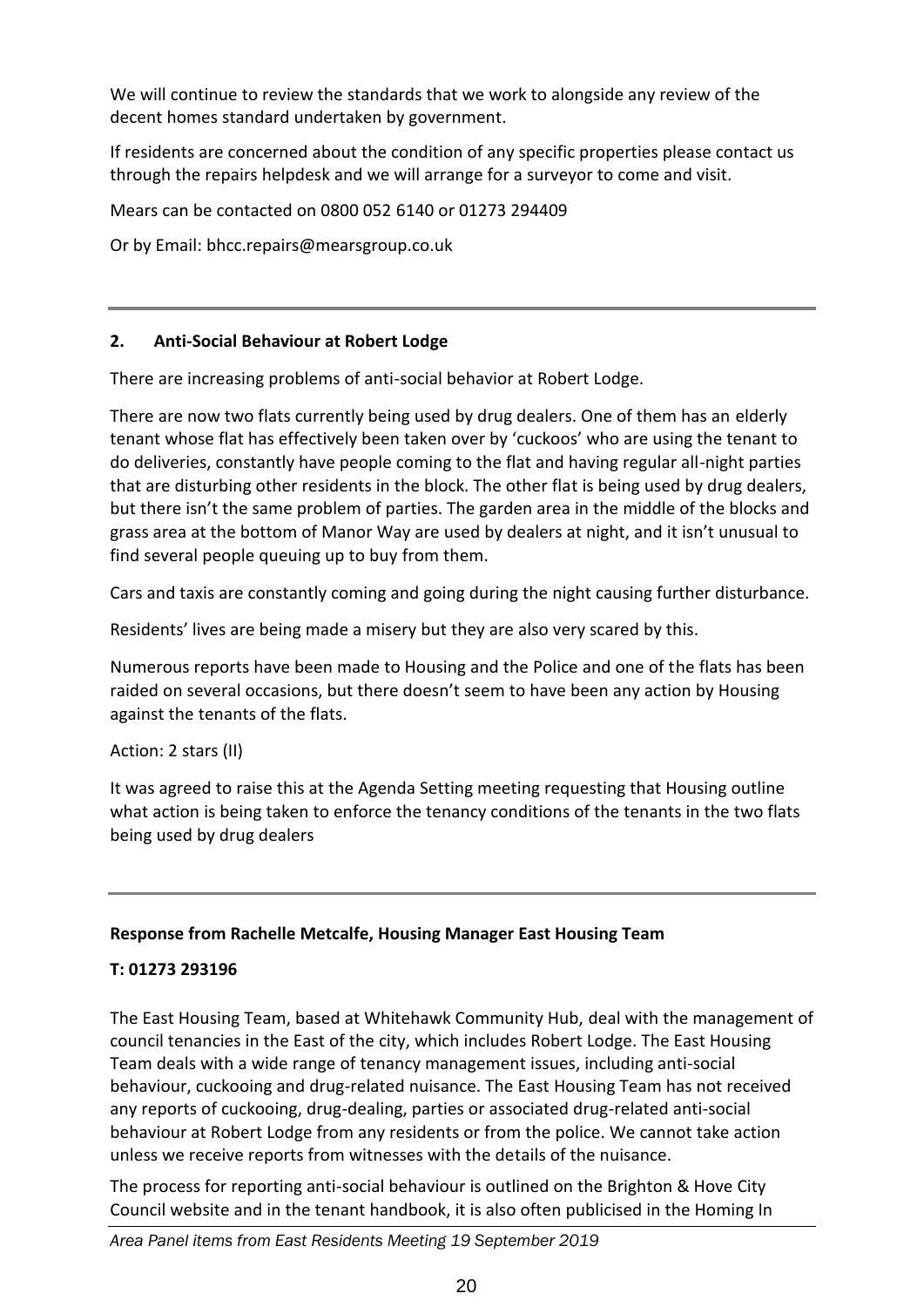magazine and is often discussed at residents meetings and in contact with Housing staff. There is one telephone number for residents wanting to contact Housing to report antisocial behaviour, or any other issue, it is the Housing Customer Services Team on 01273 293030 or residents can email them on housing.customerservices@brighton-hove.gov.uk. Alternatively, residents can make an online report via the Brighton & Hove City Council website www.brighton-hove.gov.uk. Noise nuisance issues should also be reported to the Environmental Protection Team on 01273 294266 or online via the Brighton & Hove City Council website.

Any criminal activity should be reported to Sussex Police on 101 for non-emergencies and 999 in an emergency. Reports can also be made online via the Sussex Police website www.sussex.police.uk or by emailing them on 101@sussex.pnn.police.uk In addition, reports can be made anonymously by telephoning Crimestoppers on 0800 555 111.

In order to take action against someone's tenancy we need written evidence from witnesses with details of times, dates and details of the incidents they have witnessed. We will then work with witnesses and other agencies to tackle the problem. This will include making appropriate referrals to address support needs. If we have sufficient evidence, we have a range of options for taking tenancy enforcement action, including serving a Notice of Seeking Possession, which is the first step in eviction proceedings; making an application to the County Court for an injunction or making an application to the Magistrates Court for a Closure Order. The council can only evict a tenant after obtaining a court order and a court order will only be granted if the court has been presented with strong, corroborated evidence and it must be satisfied that the action is reasonable and proportionate.

Cuckooing is a high-priority for both the police and Housing and we work together to tackle the perpetrators and support the victims. Sussex Police and the Housing Teams across the city have worked together to obtain Closure Orders which close down properties for 3 months where serious drug-related anti-social behaviour is occurring. However, we rely on residents to report details of incidents that they have witnessed so that we have the evidence in order to take the appropriate action.

## **3. Journalists at Area Panel Meetings**

Area Panel meetings are for tenants, leaseholders, council officers and Councillors, but are not open to the general public. The minutes name all those present, but do not specify the names of individual residents in the reporting of what is said at the meeting.

However, recently the attendance of journalists has become a regular occurrence, with reports then appearing in the local media and on Facebook - there was recently a Facebook post that named a tenant and what they said at the Area Panel meeting.

This has raised concerns that resident's reps could be vulnerable to repercussions if their comments at the meetings are published alongside their names.

The meeting felt that there need to be some guidelines on the expected conduct of those invited to meetings, particularly in relation to what information can then be reported to the wider public.

# Action: 3 stars (**III**)

It was agreed to raise this at the Agenda Setting meeting requesting that clear guidelines be given on reporting of discussions at Area Panel meetings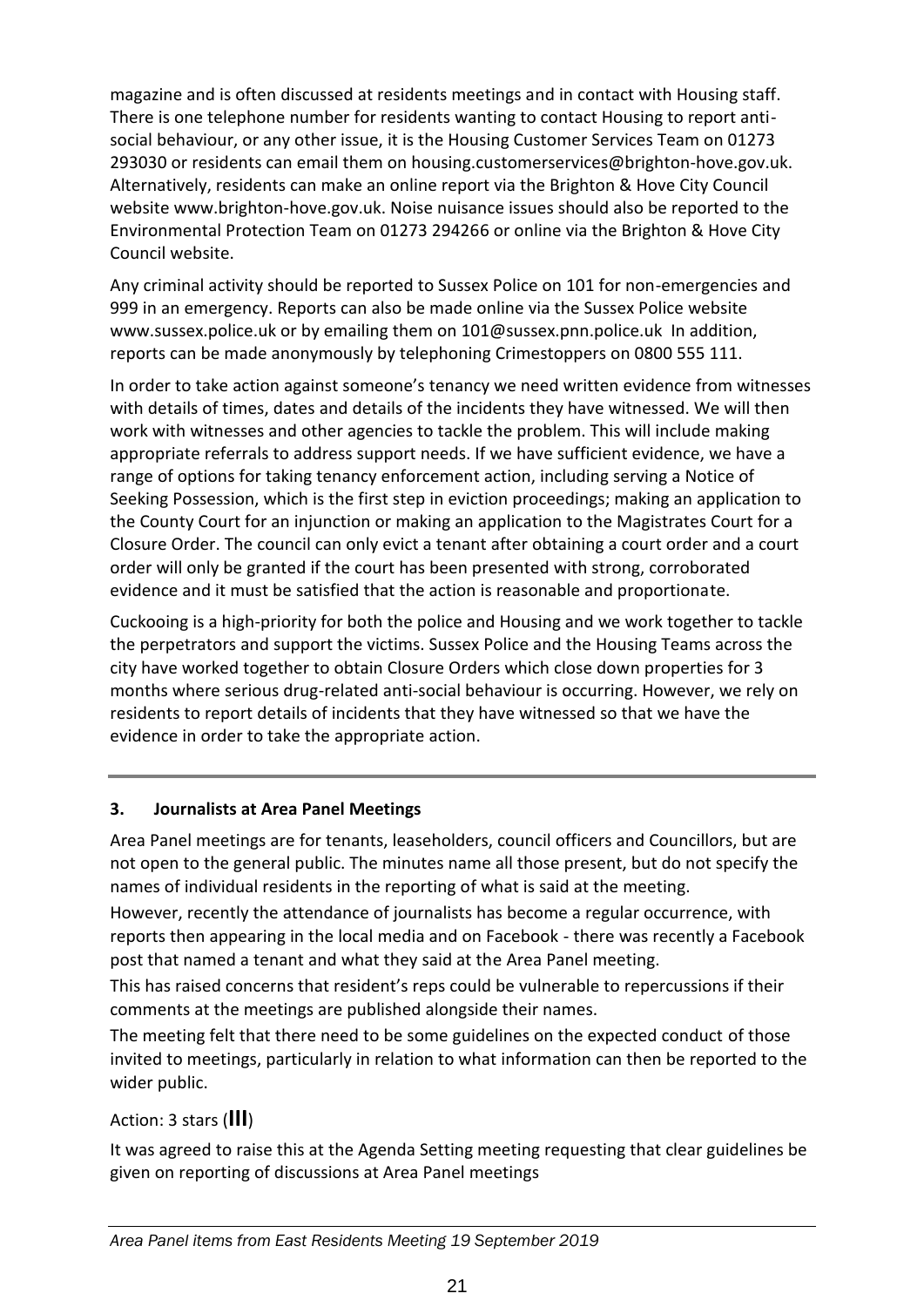#### **Response from Clare Saul, Head of Communications**

As the meeting are specifically for tenants and leaseholders how are representing the wider community the Chair of the meeting is able to state this and ensure that information that is personal or sensitive is not copied or published.

What might be difficult is if some people do want media to attend to hear discussion on an issue or if they then talk to the media outside of the meeting and tell a reporter who said what, although the reporter would have to verify comments that they didn't directly hear.

What's also difficult is if people at the Area Panels take to social media following a meeting and publish details of discussions. We know that local reporters follow the Hanover Facebook page and others across the city, looking for stories to use from these groups.

I would be very happy to come and talk with Chairs and Vice Chairs and indeed panels about how to maintain good relationships with media whilst protecting people's privacy during the meetings.

#### **4. Poor Construction of new Robert Lodge blocks**

The new Robert Lodge South and Robert Lodge North blocks were built in 2015/16. Several problems are now arising due to the poor quality of work and cost-cutting in the latter part of the build when the North block was being built. The Residents Association is concerned about the following problems:

#### *Ground sinking*

The pavements and grass areas are sinking around the south block. The pathways are now so uneven that it is not safe for residents on mobility scooters to use them and there is concern that somebody could trip and injure themselves.

It is thought this may have been caused by a landfill system used after the old Housing Office was demolished. Excavated land was filled with plastic 'crates' laid over with plastic membrane. The area over this was filled with soil, which may now be filtering down into the cavities in the plastic 'crates', causing the ground to sink.

## *Lack of insulation in North block*

The sound and thermal insulation in the North block is of poorer quality than that in the South block, so residents are disturbed by noise from neighbouring flats and have higher heating bills.

#### *Poor staking and maintenance of trees*

The stakes used to secure the trees have rotted at the base, leading to the trees getting damaged. One tree has completely fallen down. Another has snapped in high winds, and another is becoming very high and spindly, so is vulnerable to wind damage.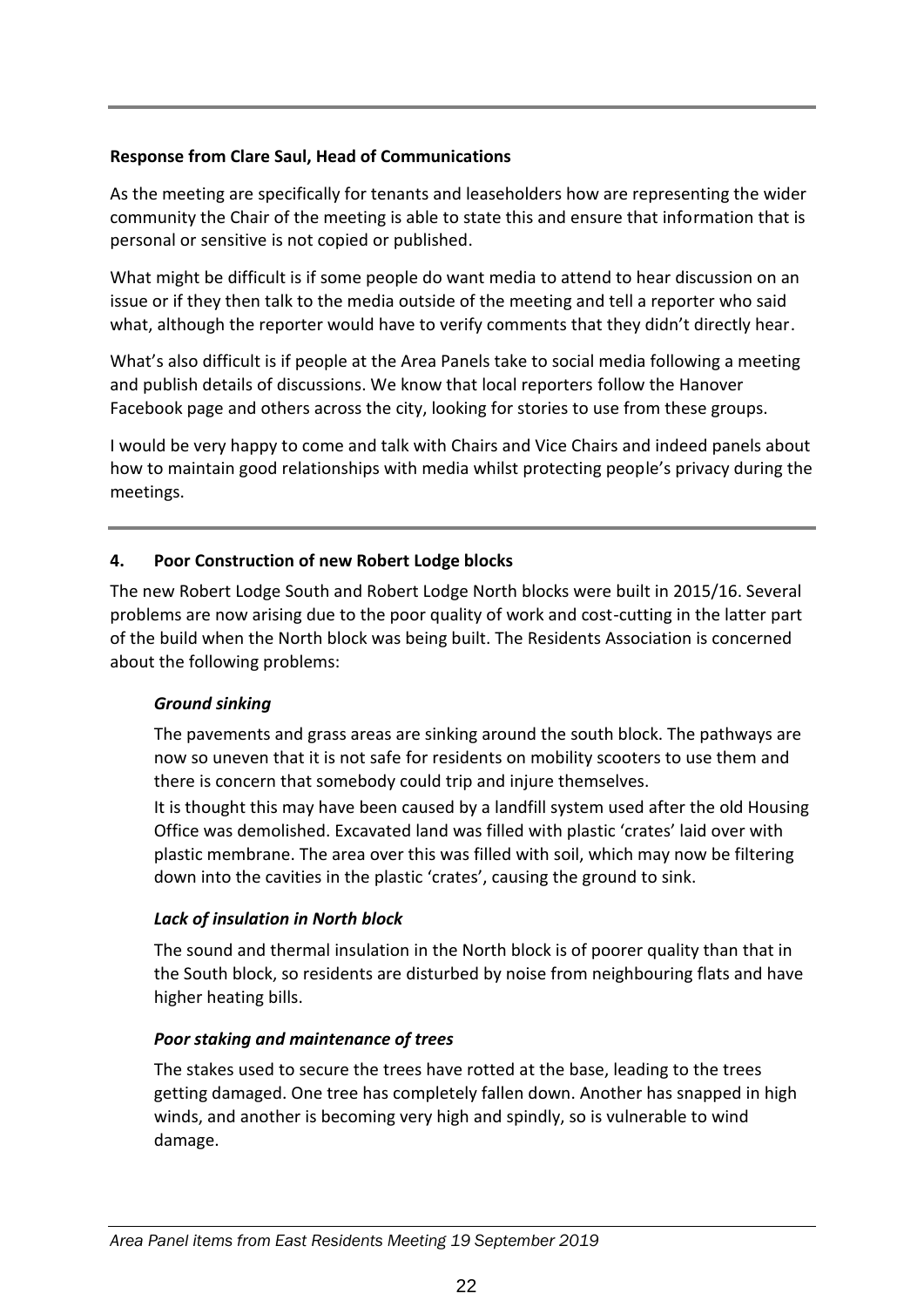The Residents Association have contacted the arboriculturalists and the Parks Department on several occasions since June to ask them to carry out essential tree works, but nothing has been done.

# Action: 3 stars (**III**)

It was agreed to raise this at the Agenda Setting meeting to request that:

- A representative from the Property & Investment Team and Community Engagement Team to arrange a site visit with Chair and Vice Chair of the Robert Lodge Residents Association, Gerry Lewis and Chris El-Shabba, to discuss the issues.
- Remedial work be done to the trees and stakes urgently, as well as information on original plans for tree planting and a commitment to replace those which are unable to recover from damage.
- The Council should re-visit the recent works at Robert Lodge and determine whether or not the contractors should be instructed to put right the serious flaws, particularly in regards to land movement, that have appeared since the completion of the works.

# **Response from Sam Smith, Lead City Regeneration Programme Manager T: 01273 291383**

On Monday 7 October, I visited Robert Lodge along with Ian Bingham (Westridge Construction), Catharine Whitby (Project Architect – Brighton and Hove City Council - BHCC), Marcus Richardson (Property & Investment Team - BHCC) and Keely McDonald (Community Engagement Team - BHCC) where we met Chris El-Shabba (Robert Lodge Resident Association Representative)

## **Footpaths**

With regards to the footpaths, we took photographs of the areas around the tree pits to the south of the south block, where the ground appears to have sunk. We discussed various ways in which to rectify the issue, and will now contact our civil and structural engineers, HOP, to request they visit site and advise us on the feasibility of remedial options.

# **Trees**

With regards to the trees, some appear to have outgrown the straps which help support them, and the timber support structures are failing in places. There is also some growth at the base of several trees which requires removal. We will contact a landscape / tree specialist asap in order to arrange a visit, and any subsequent remedial works necessary, to ensure the continued and healthy growth of the trees.

## **North Block Thermal Performance**

With regards to the thermal and acoustic performance of the north block, it is correct that the construction of the north block was different to that of the south block. This decision was not made on the basis of cost, but was made on the basis of location, logistics and time of year at which the block was built.